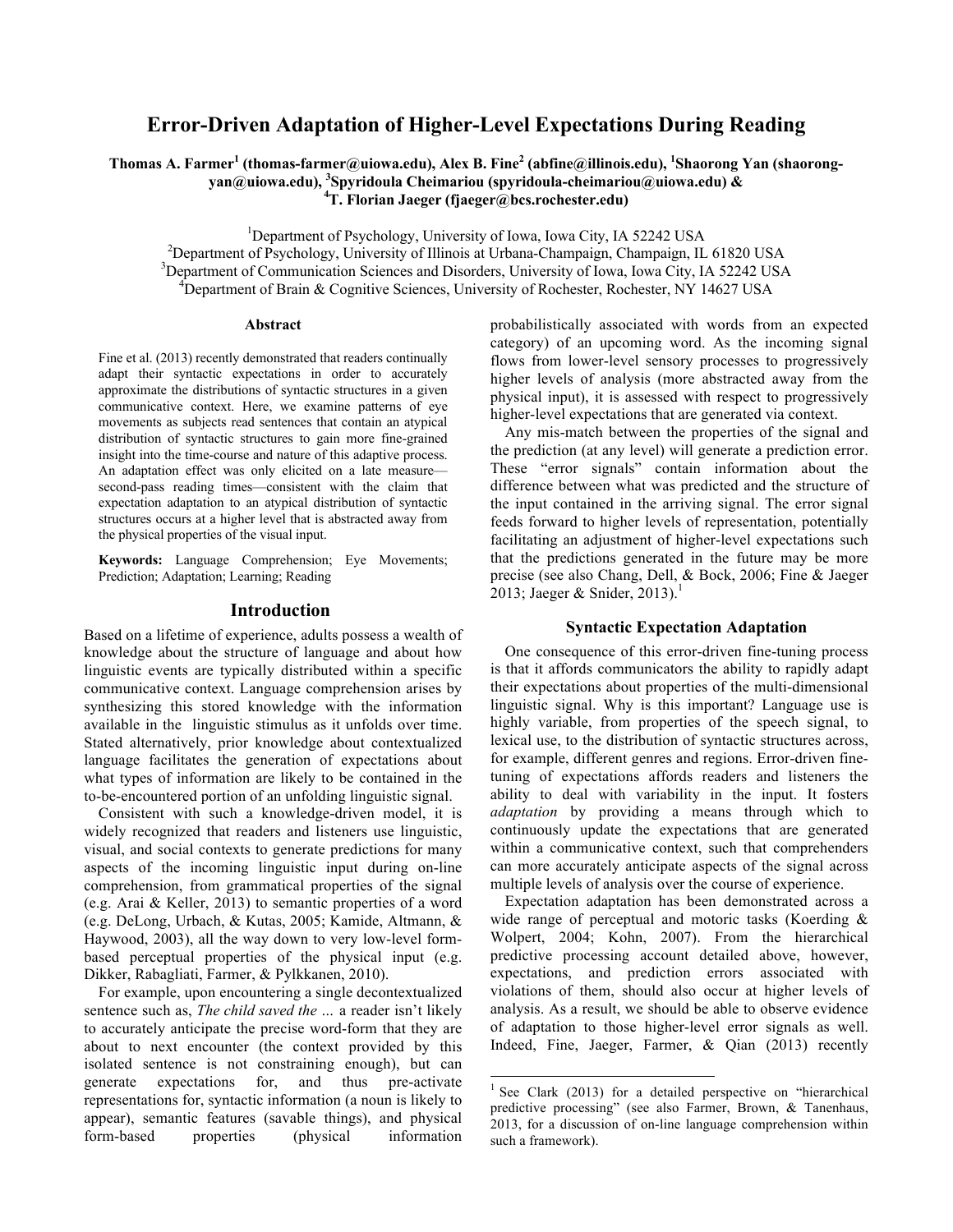demonstrated that a subject's *a priori* knowledge about how syntactic structures are typically distributed in the real world—knowledge that subjects carry into the testing room—can be adapted upon encountering language that contains an atypical distribution of linguistic events.

In Fine et al.'s Experiment 1, subjects were presented with a sentence set adopted from MacDonald, Just, and Carpenter (1992), as illustrated by  $(1a) - (1d)$ :

- 1 (a) The experienced soldiers / warned about the dangers / **before the midnight** / raid.
	- (b) The experienced soldiers / spoke about the dangers / **before the midnight** / raid.
	- (c) The experienced soldiers / warned about the dangers / **conducted the midnight** / raid.
	- (d) The experienced soldiers / who were warned about the dangers / **conducted the midnight** / raid.

For sentences (1a) and (1c), the syntactic role of the verb *warned* is ambiguous. It could either act as the main verb (MV) of the sentence, or as the beginning of a reduced relative clause (RC) that modifies the subject. Although readers cannot resolve the ambiguity before encountering the disambiguating region (**bolded** in example 1), they exhibit a strong bias in favor of the MV reading. This bias stems from the fact that, in natural language, the probability of an MV/RC ambiguity-producing verb being used in an MV structure is .7 and the probability of the verb being used as the beginning of the RC is less than .01 (estimated form a large-scale corpus analysis of English, Roland, Dick, & Elman, 2007). The point of disambiguation contains the information necessary to arrive at the ultimately correct interpretation of the ambiguity. People have a strong bias to interpret the verb *warned* as an MV, such that when the ambiguity is resolved in accordance with the MV interpretation, little to no evidence of processing difficulty is typically detected, relative to an unambiguous control sentence (1b, where the verb *spoke* cannot head an RC, thus producing no ambiguity). When the ambiguity is resolved in accordance with the RC interpretation (1c), and thus in a manner that is inconsistent with the reader's expectations, processing difficulty in the form of increased Reading Times (RTs) at the point of disambiguation is observed (i.e., the garden-path effect), relative to an unambiguous control (1d, where the inclusion of "who were" eradicates the ambiguity) $^2$ .

In a word-by-word self-paced reading (SPR) experiment, Fine et al. (2013, Experiment 1) had subjects read a set of sentences containing 9 items from each of the 4 conditions in (1), coupled with 50 filler items. Note here that the

probability of encountering an MV/RC ambiguity that is resolved in accordance with the RC interpretation increases substantially relative to subjects' *a priori* distributional knowledge, from less than .01 (based on estimates of the statistics of written English, see Fine et al., 2013) to .5. As such, the distribution of syntactic structures in the experimental setting is shifted relative to the subjects' experience prior to the task. Over the course of the experiment, the difference in RTs between RC-Ambiguous and RC-Unambiguous sentences at the disambiguation point decreased until there was no longer a statistically detectable difference in RTs between the two conditions at disambiguation.

The decrease in the magnitude of the garden-path effect was incremental and progressive (see Fine et al., Figure 5). Fine et al. interpreted this as evidence that subjects were continuously updating their expectations about the probability with which they would encounter an RC sentence. That is, subjects *adapted* their expectations about the distribution of syntactic structures in the novel context by integrating the statistical regularities of the local environment with their prior knowledge.

# **Experiment**

The results of Fine et al. (2013) provided evidence that rapid adaptation can occur at high levels of representation. One potential problem with such an interpretation, however, is that syntactic structure is necessarily correlated with lower-level aspects of the stimulus. For example, RC disambiguation can be achieved with past participle verbs (1c), and MV resolution can be achieved with adverbs (1a), but in reality, disambiguation can be achieved by words from a host of categories (although more so in the MV case than the RC case, where many fewer disambiguation possibilities exist). A syntactic expectation is thus probabilistically yoked to lower-level lexico-syntactic category information (of, for example, a word that is intended to disambiguate a structural ambiguity). Complicating matters, probabilistic relationships exist between the lexical category of a word and its physical form-based features (for example, nouns have physical properties that differ, on average, from verbs, see Farmer, Christiansen, & Monaghan, 2006).

Word-by-word RTs obtained in SPR experiments provide only a coarse-grained index of the underlying processes that drive on-line comprehension. Visual word recognition, syntactic processes, and semantic interpretation are all a necessary part of incremental interpretation, and all of these processes are projected onto a uni-dimensional index of processing difficulty, i.e. reading time. Acknowledging the inter-correlations that exist between multiple levels of the stimulus hierarchy, one question arises with respect to the Fine et al. (2013) data: *Do changes in patterns of RTs directly reflect shifts in high-level syntactic representations?*

The presence of an atypical distribution of syntactic structures within a linguistic context will often entail context-specific shifts in distributions of correlated semantic,

 <sup>2</sup> This ambiguity is disambiguated by the syntactic category of the first word at "disambiguation". In reality, however, disambiguation is never guaranteed (for example, *before the midnight raid* in (1a) could be part of a larger RC structure). We use this item set because it reliably elicits a strong garden-path effect on RTs upon RC disambiguation, and thus allows us to examine adaptation to atypical distributions of syntactic structures.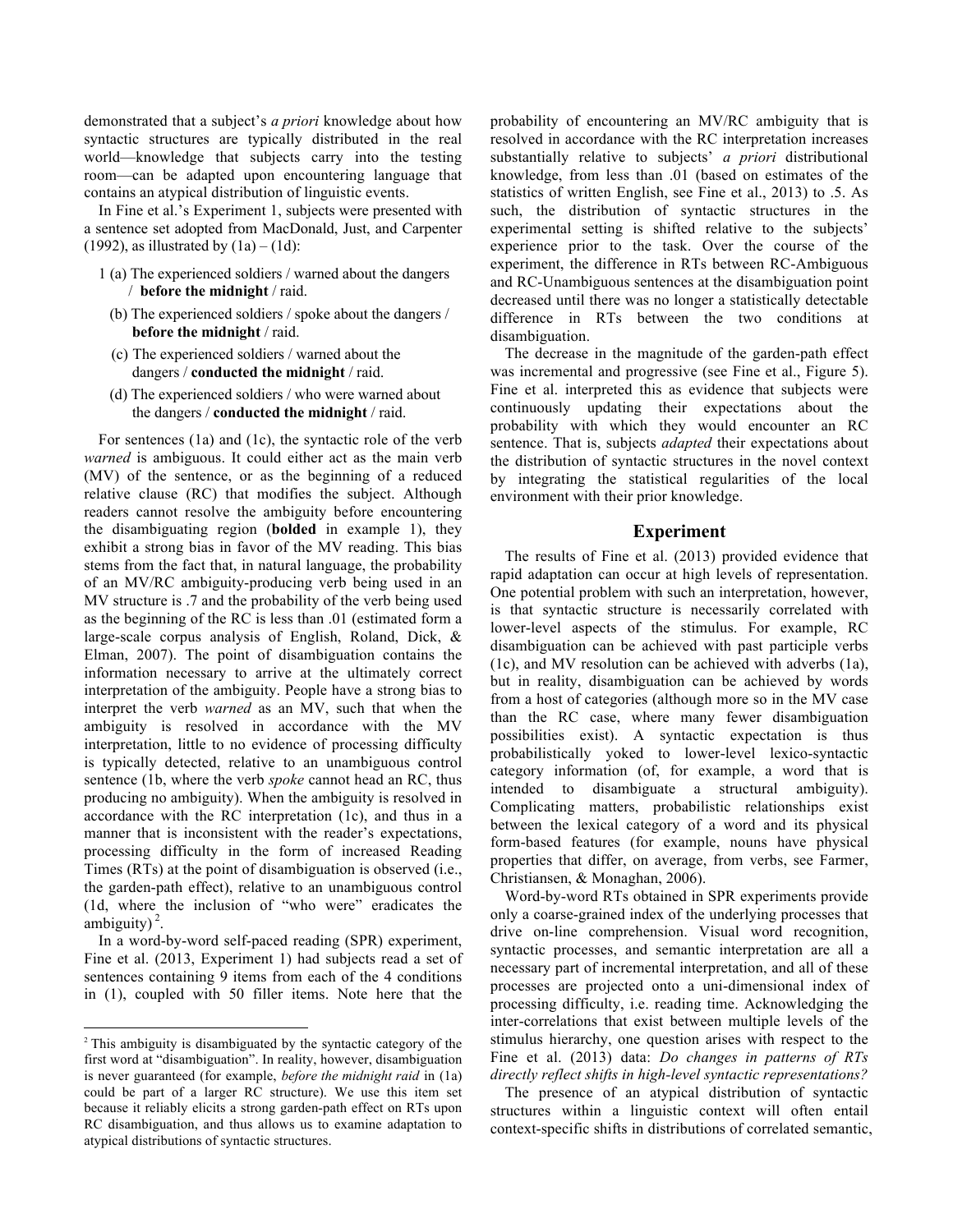category-, and form-based information. In principle, incremental changes in patterns of RTs over the course of experience with the experiment (context) could be caused by summative learning-based shifts in expectations at all affected levels, or across a subset of them.

One implication of the hierarchical predictive processing account, as sketched above, is that different sources of information are likely to be assessed at different points of time along the continuum running from the concrete physical properties of the stimulus up through its higherlevel abstract properties. Monitoring eye-movements during reading provides a variety of more fine-grained measures that can shed light on what processes are affected by encountering atypical distributions of linguistic events, and relatedly, when in the stream of processing expectation adaptation occurs (see Clifton, Staub, and Rayner, 2007 for an overview of the differential types of information that tend to influence different EM measures). Eye-movement measures have historically been categorized based on whether they are early (first-fixation duration, first-pass RT) versus later (regressions into a previously read segment, second-pass reading times, and total reading times) measures (see Clifton et al., 2007, for a more detailed discussion). Historically, "earlier" measures are more likely to be significantly influenced by factors that are associated with visual word recognition, such as frequency, length, and word predictability (e.g. Rayner, Ashby, Pollatsek, & Reichle, 2004), and less likely to be influenced by higherlevel syntactic factors. Late measures have often been argued to index a reanalysis process (e.g. Frazier & Rayner, 1982, but see Bicknell and Levy, 2010 & von der Malsburg & Vasishth, 2011).

Here, we monitored eye-movements as subjects read a modified version of the materials from Fine et al (2013). Although we would not advocate for the explicit mapping of a specific EM measure to a specific psycholinguistic process, we rely on this "early versus late" distinction to provide some insight into what types of information subjects adapt to or otherwise learn about in this specific experimental context. If adaptation were to show up on early measures (especially first-fixation duration, which demonstrates marked sensitivity to form-based aspects of a visual word, and which tend to be less frequently influenced by higher level processes), such a result might indicate that the RT change was driven by shifts in low-level aspects of the stimuli. Adaptation in a late measure would, however, provide support for the notion that higher-level (potentially syntactic) expectations resulted in the patterns of RT change demonstrated by Fine et al.

#### **Method**

*Participants* Ninety-three native English speaking undergraduates from the University of Iowa participated in the experiment.

*Materials* We implemented the experimental design described in Fine et al. (2013). For each item frame (1), four sentences were created (1a-d), with one version corresponding to each of the 4 conditions created by the 2 x 2 manipulation (Structure: MV vs. RC) x Ambiguity Status (Ambiguous vs. Unambiguous). Sentences were counterbalanced across four presentation lists such that each subject only saw 1 version of each item, but an equal number of trials per condition. We reduced the number of items from 36 to 24 in order to eliminate any overlap in exposure to the ambiguity-producing verb (thus reducing any effects of "lexical boost" associated by repetition of the ambiguityproducing verb (Pickering & Branigan, 2008), which was minimally present in the materials used in Fine et al.'s Experiment 1. Subjects were also presented with 72 filler items that did not contain relative clause structures.

*Procedure* Eye movements were recorded with an EyeLink 1000 eye-tracker at a sampling rate of 1,000 Hz. Viewing was binocular but data were only recorded from the right eye. Stimuli were presented with a 19-inch ViewSonic CRT monitor with a 1024\*768 pixel resolution. Subjects were seated ~60 cm from the screen, with their head positioned on a chin rest.

Participants were randomly assigned to one presentation list, and presentation order was randomized per each subject. Each sentence remained on the screen until the subject pressed a button on a hand-held controller to proceed to a Y/N comprehension question.

#### **Results and Discussion**

In order to provide to provide an analysis of these data that best parallels Fine et al.'s SPR data, we used the same segment delineations as both Fine et al. and MacDonald et al. (1992), denoted by "/" in example (1). The primary region of interest, the disambiguation region (bolded in (1)), includes the first word of disambiguation followed by all subsequent words, but excluding the final word of the sentence. In order to further investigate where the prediction error was most strongly experienced, we also conducted the analyses at disambiguation when each of the first three words of disambiguation were delineated into different segments.

Both first-pass measures (First fixation times, First-pass times, Go-past times, Probability of regressing out leftward during first-pass) and later measures (Total reading times, Second-pass times, & Probability of regressing back into a region) were computed for each segment. Fixations less than 80 ms in duration and less than one character away from the closest fixation were incorporated into the previous fixation. Fixations longer than 800 ms or less than 80 ms were then excluded, leaving over 99% of observations for analysis. Linear mixed-effects models and mixed logit models (for regression probabilities) were adopted in analyzing the measures, and the analyses were implemented with the lme4 package (Bates & Maechler, 2010) in the R environment. Each independent variable, Structure (MV vs. RC), Ambiguity Status (Ambiguous vs. Unambiguous), Item order (the presentation order of an item among critical items) was entered into the model as a fixed effect with a full factorial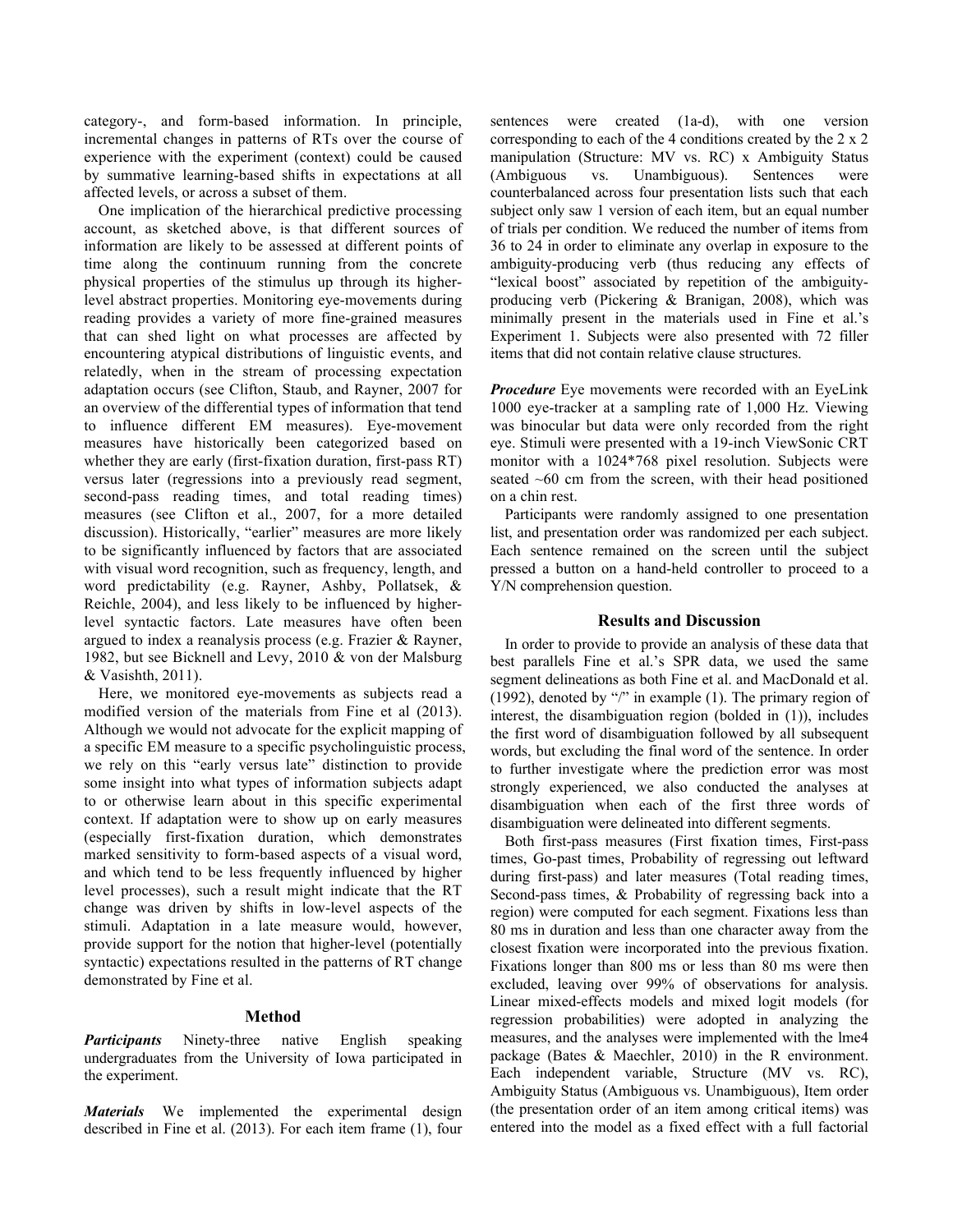design. Log stimulus order (the presentation order of an item among all items including fillers) was also included to control for general practice effects (Fine et al. 2010). Word length and frequency were added to the model when modeling the single word analyses. All predictors were centered to reduce collinearity with higher-order interaction terms. The maximum random effect structure by subjects and items was identified for every model detailed in this paper based on model comparison using log-likelihood ratio tests. T-values (for linear mixed-effect models) and z-values (for mixed logit models) for the analyses on the disambiguating region that are larger than 1.96 were interpreted as significant at the .05 level.

*Garden Path Effect* Given that syntactic expectation adaptation is defined as the updating of syntactic expectations (in this case, the probability of encountering an RC relative to an MV structure), as a result of an error signal produced by an higher-level expectation violation (in this case, RC resolution of an ambiguity produced by a verb that is strongly biased against being used at the beginning of an RC), we first examine the data for evidence of a gardenpath effect. Garden-path effects, in the form of longer RTs or more regressive reading on RC ambiguous sentences, were observed in various measures across the eyemovement record. This effect was represented in the model by the positive interaction of Structure and Ambiguity (see Table 1).

Similar to many of the previous EM Experiments summarized by Clifton et al., when the full disambiguation segment was analyzed as a whole, garden-path effects

appeared on second-pass reading times, a late measure, but unlike some (but not all) of the previous experiments, no garden-path effect was observed on measures that are traditionally considered to be "first-pass" in nature. There was, however, a garden-path effect on first-pass regressions out. In the word-by-word analysis of the disambiguation segment, the garden path effect was observed for go-past time, and again on second-pass RTs and regressions out.

Table 1. Garden-path effect in Ambiguous/Disambiguating region (represented by t/z-values for the coefficient for Structure\*Ambiguity interaction).

| <b>Measurements</b>         | Disambiguating Region | <b>First Word</b> | Second Word | Third Word | <b>Ambiguous Region</b> |
|-----------------------------|-----------------------|-------------------|-------------|------------|-------------------------|
| <b>First Fixation Times</b> | 0.06                  | $-0.44$           | 0.28        | $-0.18$    | 1.04                    |
| First-pass Times            | $-1.82$               | 0.97              | $-0.08$     | $-0.22$    | 1.29                    |
| Go-past Times               | 0.44                  | $2.83**$          | $2.34**$    | 0.66       | $3.88**$                |
| <b>Total Reading Times</b>  | 0.06                  | 1.36              | $2.91**$    | $2.02**$   | $2.63**$                |
| Second-pass Times           | $3.86**$              | $5.86**$          | $3.44**$    | 1.13       | $6.57**$                |
| First-pass Regressions Out  | 4.99**                | $3.33**$          | 1.02        | 1.02       | 0.12                    |
| Regressions-in              | 1.14                  | 1.24              | 1.73        | $-0.74$    | $6.24**$                |

*Adaptation Effects* The garden-path effect associated with RC resolution does not arise in the earliest eye movement measures reported here, is present in many of the later measures, and is strongest in second-pass RTs. We inspected the data for evidence of RC adaptation by examining the three-way interaction between Structure, Ambiguity Status, and Item order. No adaptation effect was

found for traditional first-pass measures, either when examining the combined disambiguation segment, or when examining each measure on each separate word of disambiguation (Table 2), but see below for a discussion of a marginal adaptation effect on regressions out.

Table 2. Estimated coefficients for first-pass eye-movement measurements at disambiguating region.

|                          | <b>First Fixation Times</b> |          | <b>First-pass Times</b> |          | First-pass<br><b>Regressions Out</b> | <b>Go-past Times</b> |                           |           |
|--------------------------|-----------------------------|----------|-------------------------|----------|--------------------------------------|----------------------|---------------------------|-----------|
| <b><i>Variables</i></b>  | $\text{Coeff} \beta$        | t-value  | $\text{Coeff}$ $\beta$  | t-value  | $\mathcal{C}$ gef $\beta$            | z-value              | $\mathcal{C}$ oef $\beta$ | z-value   |
| Structure(RC)            | 10.145                      | $4.25**$ | 29.780                  | $2.63**$ | 0.072                                | 0.91                 | 42.528                    | 0.75      |
| Ambiguity status(Ambig.) | 4.480                       | 1.68     | $-1.199$                | $-0.17$  | 0.206                                | $3.75**$             | 36.636                    | 1.24      |
| Item order               | 0.151                       | 0.27     | $-4.297$                | $-1.98$  | $-0.002$                             | $-0.13$              | $-6.224$                  | $-2.27**$ |
| Log stimulus order       | $-2.224$                    | $-0.23$  | 33.453                  | 0.90     | $-0.090$                             | $-0.32$              | 6.472                     | 0.14      |
| Struc: Ambig             | 0.104                       | 0.06     | $-13.132$               | $-1.82$  | 0.274                                | 4.99**               | 27.122                    | 0.44      |
| Struc: Item order        | 0.328                       | 1.19     | $-0.842$                | $-0.80$  | 0.008                                | 0.97                 | 0.255                     | 0.20      |
| Ambig: Item order        | 0.417                       | 1.52     | 0.181                   | 0.17     | 0.007                                | 0.92                 | 2.416                     | 1.88      |
| Struc: Ambig: Item order | 0.019                       | 0.07     | $-0.830$                | $-0.79$  | 0.000                                | 0.01                 | $-0.757$                  | $-0.59$   |

For the late measures, there was a near-significant adaptation effect for second-pass times ( $\beta$ =-1.967, t=-1.90, *p* = .057), and no other reliable adaptation effects were identified (see Table 3). As illustrated in Figure 1, this interaction was in the predicted direction, such that the difference in second-pass RTs at disambiguation between the Ambiguous and Unambiguous sentences decreased over time, while no statistically distinguishable RT differences existed between ambiguous and unambiguous MV sentences over time. As subjects encountered more instances of RC-resolution, they spent less time re-reading the disambiguating region, commensurate with the SPR data in Fine et al., which demonstrated a decreasing difference in RTs at disambiguation between the ambiguous and unambiguous sentences in the RC condition over time.

Table 3. Estimated coefficients for examined eye-movement measurements in the disambiguating region (later measures).

|                          | <b>Total Reading Times</b> |         |                           | <b>Second-pass Times</b> |                           | Regressions-in |  |
|--------------------------|----------------------------|---------|---------------------------|--------------------------|---------------------------|----------------|--|
| <b><i>Variables</i></b>  | $\mathcal{C}$ aef $\beta$  | t-value | $\mathcal{C}$ aef $\beta$ | t-value                  | $\mathcal{C}$ gef $\beta$ | z-value        |  |
| Structure(RC)            | $-17.692$                  | $-0.24$ | 34.659                    | $2.79**$                 | $-1.434$                  | $2.04**$       |  |
| Ambiguity status(Ambig.) | $-16.409$                  | $-0.83$ | 27.136                    | $3.63**$                 | 0.112                     | 0.42           |  |
| Item order               | $-0.540$                   | $-0.16$ | $-3.118$                  | $-1.49$                  | 0.023                     | $-0.39$        |  |
| Log stimulus order       | $-34.622$                  | $-0.59$ | $-41.625$                 | $-1.15$                  | $-0.006$                  | $-1.52$        |  |
| Struc: Ambig             | 4.931                      | 0.06    | 27.072                    | 3.86**                   | $-0.402$                  | 1.14           |  |
| Struc: Item order        | 2.592                      | 1.58    | $-1.233$                  | $-1.19$                  | 0.063                     | 1.28           |  |
| Ambig: Item order        | 1.409                      | 0.85    | $-0.781$                  | $-0.76$                  | 0.010                     | $-0.13$        |  |
| Struc: Ambig: Item order | $-0.260$                   | $-0.16$ | $-1.967$                  | $-1.90$                  | $-0.001$                  | $-0.70$        |  |

*Re-analysis of SPR data from Fine et al. (Exp. 1)* To compare effects across the EM and SPR data, we re-analyzed the original Fine et al. data with the disambiguation region segmented in the same 5 ways used in the analysis of EMs above. First, we reproduce the analysis reported by Fine et al. (2013), in which we analyze length-corrected RTs *averaged* across all three words of the disambiguating region. This analysis replicated the key findings in the eye-tracking experiment, producing a significant Structure x Ambiguity x Item Order interaction,  $β=-0.5, p < .05$ .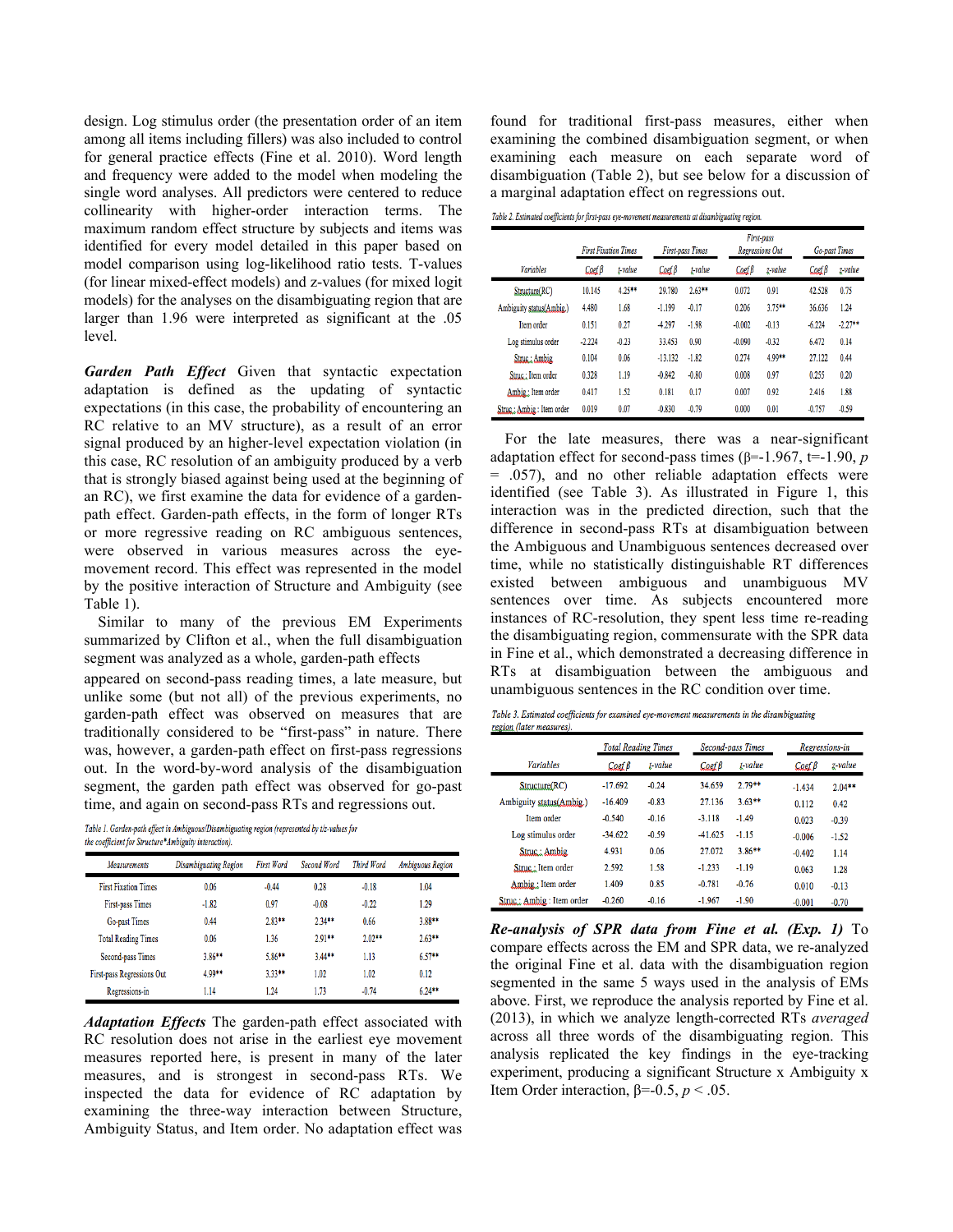

*Figure 1. Adaptation effect: The garden path effect (longer reading time for RC ambiguous sentences than the other three) decreased relative to Item order for Second-pass times.* 

In order to determine when exactly in the disambiguating region the adaptation effect occurs, we then analyzed lengthin the disambiguating region, as well as for the RTs averaged across the first and second words in this region. Because averaging across the entire disambiguating region reduces noise attributable to idiosyncratic lexical differences at each individual word position, the results of the three models fitted to individual words were slightly less statistically reliable than those of the model conducted over the whole-region averages. Nevertheless, a key point about the locus of the adaptation effect can be discerned, which is that the effect trends towards significance or is marginally significant and in the predicted direction at both the first word in the disambiguating region ( $\beta$  = -0.7, p = .16), the second word in the disambiguating region ( $\beta$  = -0.7, p = .09), and in the combined data from these two words ( $\beta$  = -0.7, p = .06);



*Figure 2. Adaptation effect from the SPR experiment plotted separately for words 1, 2, and 3 in the disambiguating region.*

however, the effect does not approach statistical significance at the third word in the disambiguating region  $(\beta = 0.1, p = .8)$ . In sum, the adaptation effect seems to be occurring early in the disambiguating region.

# **General Discussion**

Upon arriving at the experiment, subjects had a strong bias in favor of MV resolution of the MV/RC ambiguous sentences. The results reported here, and in Fine et al. (2013), demonstrate that those expectations shifted over the course of the experiment such that the MV bias faded incrementally and progressively as the subject encountered progressively more instances of RC resolution. But, as evident through the new data presented here, this adaptation effect appears to occur only on a later measure (second pass reading times). In both the EM and SPR data, the adaptation effect seems to be most robust when RTs elicited by multiple words of a disambiguating segment are averaged together, and on only the first word of disambiguation.

A syntactic expectation adaptation effect on a late measure is generally expected under a hierarchical predictive processing framework—expectations for abstract aspects of a stimulus should be evaluated later in the stream of processing a stimulus than expectations that have been generated for more concrete physical properties of the stimulus. The "early" versus "late" distinction is a simplifying heuristic that does not necessarily entail early versus late processing (see Clifton et al. for discussion). But, the fact that there was no evidence of adaptation on the traditional first-pass measures, but only on a late measure, supports the claim that changes in patterns of RTs on RC disambiguated sentences do reflect shifts in higher-level syntactic expectations, as argued by Fine et al.

It is important to note, however, that there was some evidence of adaptation, in the form of a three-way interaction with a p-value of .095, on the first-pass regressions out measure. The probability of regressing leftward upon fixating the first word of disambiguation on first-pass increased on the RC Ambiguous sentences, and decreased on the RC Unambiguous sentences, over the course of the experiment. Depending on one's view of firstpass regressions out (e.g. Altmann, 1994; Rayner & Sereno, 1994), such a result may be indicative of some lower level learning. It is important to note that no other near-significant trend was identified in the analyses conducted per-word (or first two words combined) in the EM record (not reported above due to space constraints).

One deviation from the original Fine et al. results involves removing the presence of verb overlap from the materials. It is possible that verb overlap provided a boost in the adaptation effects observed in Fine et al. If so, then the removal of verb overlap may explain the reason that the only adaptation effects observed here were weak. Recent work by Fine & Jaeger (in prep), however, has not been able to detect evidence that error-driven adaptation on similar sets of syntactically ambiguous materials is dependent upon verb overlap. Additionally, Fine et al. demonstrated that the